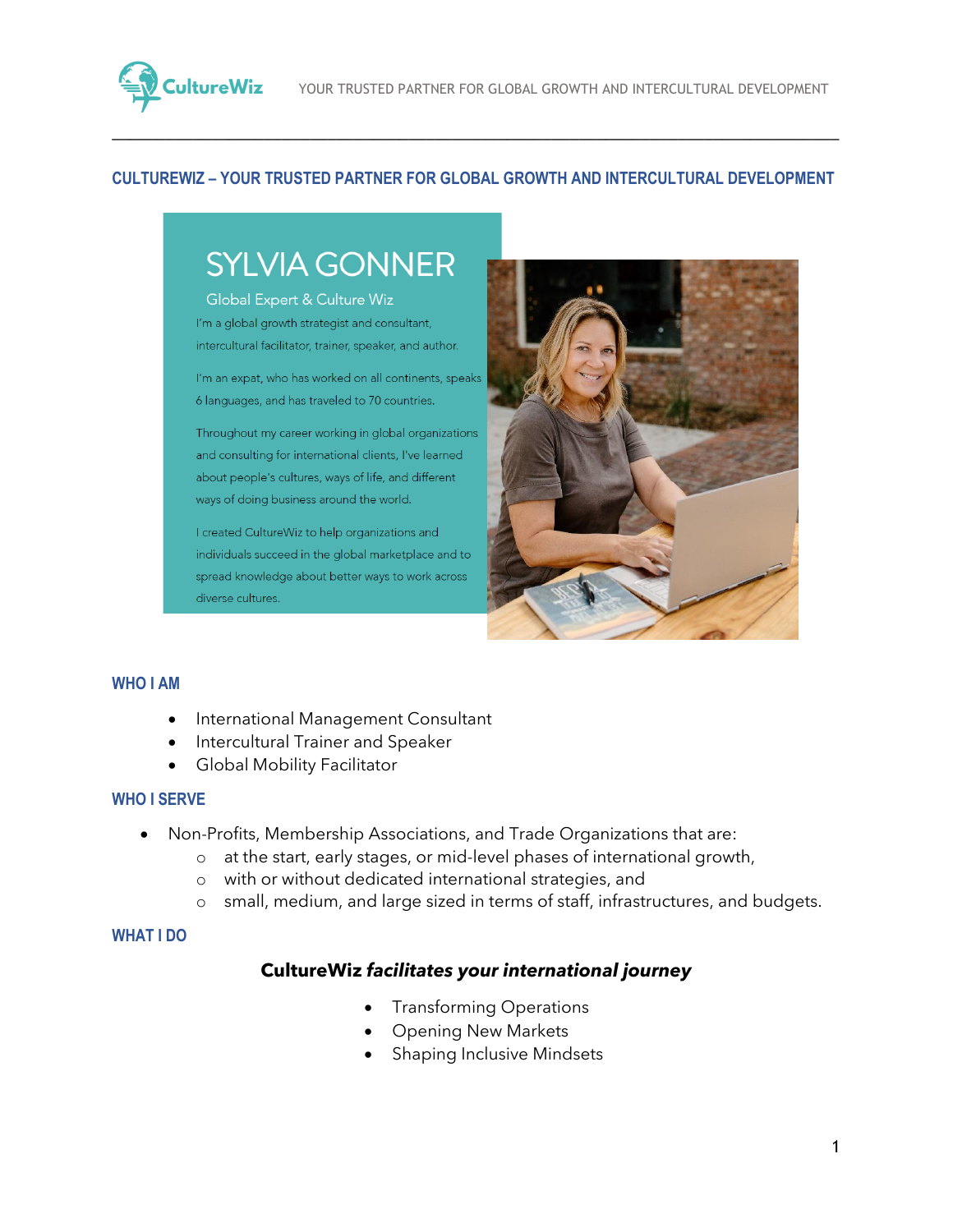

#### **OVERVIEW**

#### **AS INTERNATIONAL MANAGEMENT CONSULTANT…**

\_\_\_\_\_\_\_\_\_\_\_\_\_\_\_\_\_\_\_\_\_\_\_\_\_\_\_\_\_\_\_\_\_\_\_\_\_\_\_\_\_\_\_\_\_\_\_\_\_\_\_\_\_\_\_\_\_\_\_\_\_\_\_\_\_\_\_\_\_\_\_\_\_\_\_\_\_\_\_\_\_

#### *What I do: Position organizations for success with global growth.*

Wouldn't it be nice to…

- circumvent common challenges and expedite global growth, and
- know how to globalize operations and penetrate new markets?

Imagine working with a partner who…

- adds value with proven techniques and custom support, and
- helps identify practical and impactful solutions to any global issue.

#### **AS INTERCULTURAL TRAINER & SPEAKER…**

#### **What I do:** *Help teams and leaders thrive in a globally diverse workplace.*

Wouldn't it be nice to…

- understand why people behave the way they do across the world, and
- collaborate and lead with ease across diverse cultures.

Imagine learning to …

- effectively communicate, and build trusting relationships across cultures, and
- create a globally inclusive work environment.

#### **AS GLOBAL MOBILITY FACILITATOR…**

#### **What I do:** *Expedite the success of expats and their partners moving and living abroad*

Wouldn't it be nice to…

- adapt as painlessly and quickly as possible when moving abroad, and
- anticipate common issues to alleviate stress and complications.

Imagine working with a facilitator who…

- helps you cherish the experience, and
- supports you before, during, and after the move.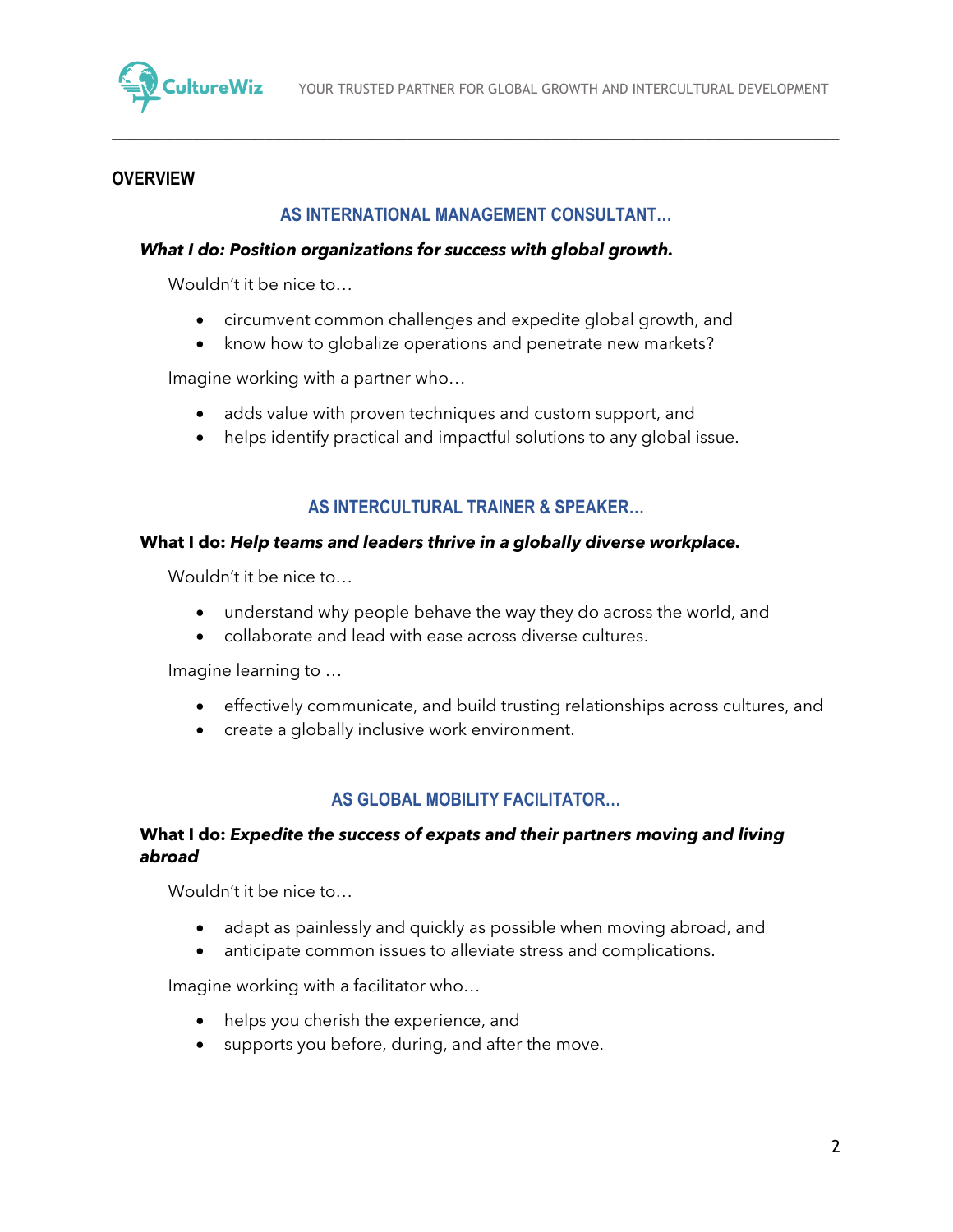

### **AS INTERNATIONAL MANAGEMENT CONSULTANT…**

\_\_\_\_\_\_\_\_\_\_\_\_\_\_\_\_\_\_\_\_\_\_\_\_\_\_\_\_\_\_\_\_\_\_\_\_\_\_\_\_\_\_\_\_\_\_\_\_\_\_\_\_\_\_\_\_\_\_\_\_\_\_\_\_\_\_\_\_\_\_\_\_\_\_\_\_\_\_\_\_\_

## CultureWiz Facilitates Your International Journey

CultureWiz offers advisory services, training, and hands-on support in all aspects of international association management, global growth, and intercultural development.

#### **HOW WE DO IT**

#### **1. Advisory Services**

Sylvia Gonner is available on a monthly retainer as an advisor to support CEOs, Chairs, Boards, staff with advice, insights, suggestions, ideas, models, samples, and options to consider regarding any aspects of the organization's international management, growth, strategy, plans, operations, governance, structure, and line of products and services.

She will, to the best of her knowledge, answer any questions and provide guidance in her areas of expertise and be prepared to conduct research and consult with her network of contacts and peers for any additional information. Such services are available via email, telephone, or video conference calls. The number of hours per month and duration of the contract is subject to the client's needs and the advisor's availability.

#### **2. Training Services**

Utilizing her extensive international experience ranging in all aspects of association management, Sylvia Gonner has developed a training session for staff and volunteer boards, committees and task forces on **A Practical Approach to Global Growth**.

The session includes an overview of the benefits, common challenges, and pitfalls to avoid with going global and covers a list of leading practices, proven techniques, tools, and practical solutions that associations can deploy. It also reviews various methods to deploy globally inclusive processes within the organization. This interactive session of either 60-90- 120 minutes is customized to the association's needs.

#### **3. Hands-On Support**

CultureWiz undertakes projects at the request of clients based on interest, expertise, and availability. Each project is customized based on the client's requests and needs, and priced based on the scope, duration and level of complexity of assignment.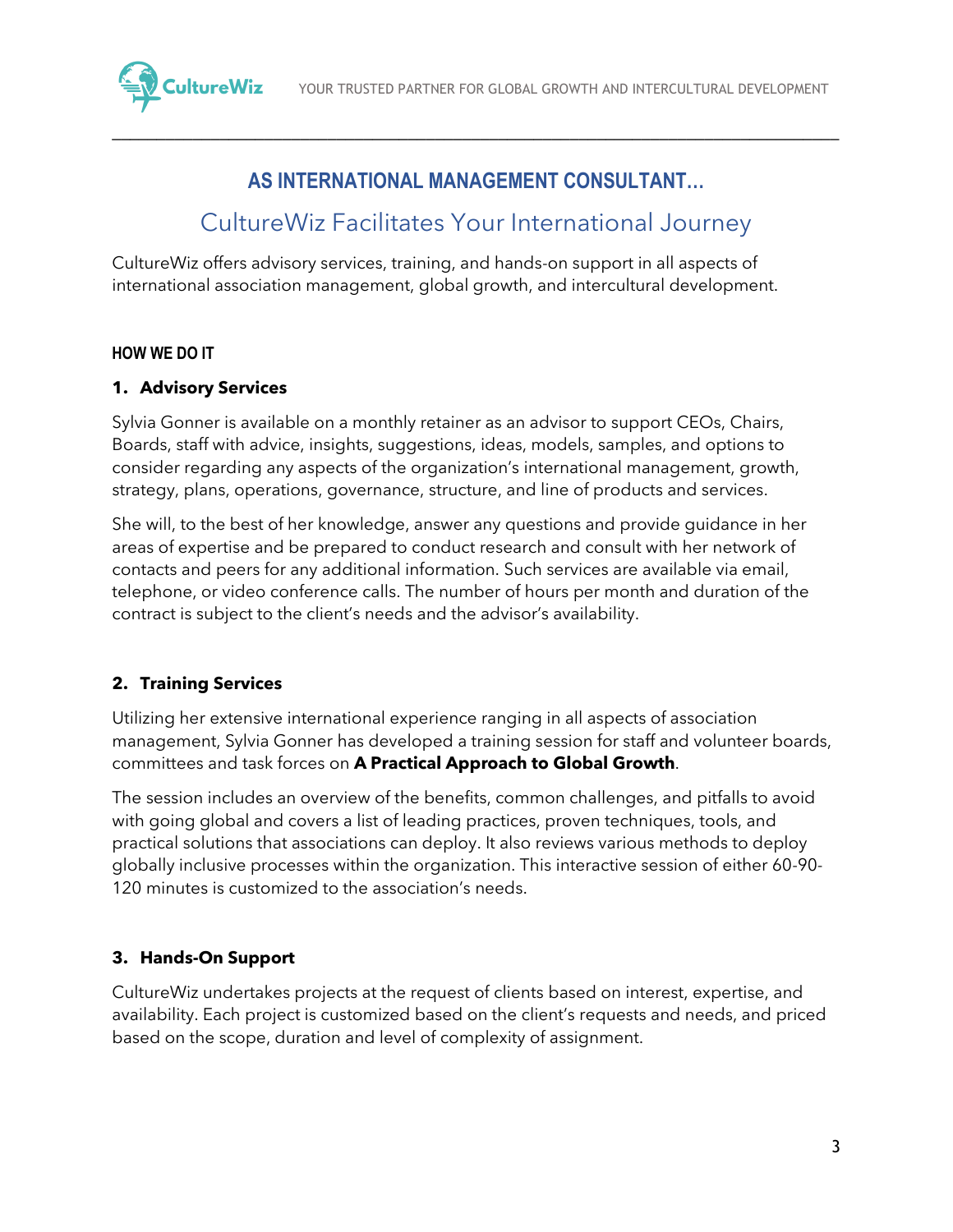

# CultureWiz Transforms Operations

\_\_\_\_\_\_\_\_\_\_\_\_\_\_\_\_\_\_\_\_\_\_\_\_\_\_\_\_\_\_\_\_\_\_\_\_\_\_\_\_\_\_\_\_\_\_\_\_\_\_\_\_\_\_\_\_\_\_\_\_\_\_\_\_\_\_\_\_\_\_\_\_\_\_\_\_\_\_\_\_\_

We specialize in globalizing operations such as:

- Membership
- **Communications**
- Marketing
- Component Relations
- Governance
- Conferences
- Training
- Certifications

#### **HOW WE DO IT**

#### **CultureWiz conducts a Global Readiness assessment, analysis, and issues recommendations that consist of:**

- Review and analysis of current operations through:
	- o discussion with CEO, COO, staff (as relevant)
	- o review of relevant existing documentation, and
	- o review of website and social media.
- Review of the organization/business unit's existing strategies, goals and objectives:
	- o interviews with designated individuals or groups (as relevant)
- Provide client with a written list of recommendations that include:
	- o proposed changes for implementation,
	- o options to consider,
	- o templates and tools to utilize, and
	- o benchmarking models and examples.
- Provide client with a verbal presentation of the recommendations including possible:
	- o presentation and Q&A session, and/or
	- o discussion session with the board or relevant task force

# CultureWiz Opens New Markets

#### **We help organization prepare their offering to penetrate new markets.**

- New Markets include:
	- o geographic national, regional, or international markets, and
	- o linguistic markets.
- Offerings include:
	- o Membership Services
	- o Conferences
	- o Webinars
	- o Training courses (online and inperson)
	- o Publications
- o Certifications and Certificate programs
- o Training
- o Position Papers
- o Websites
- o Marketing material
- o Communication material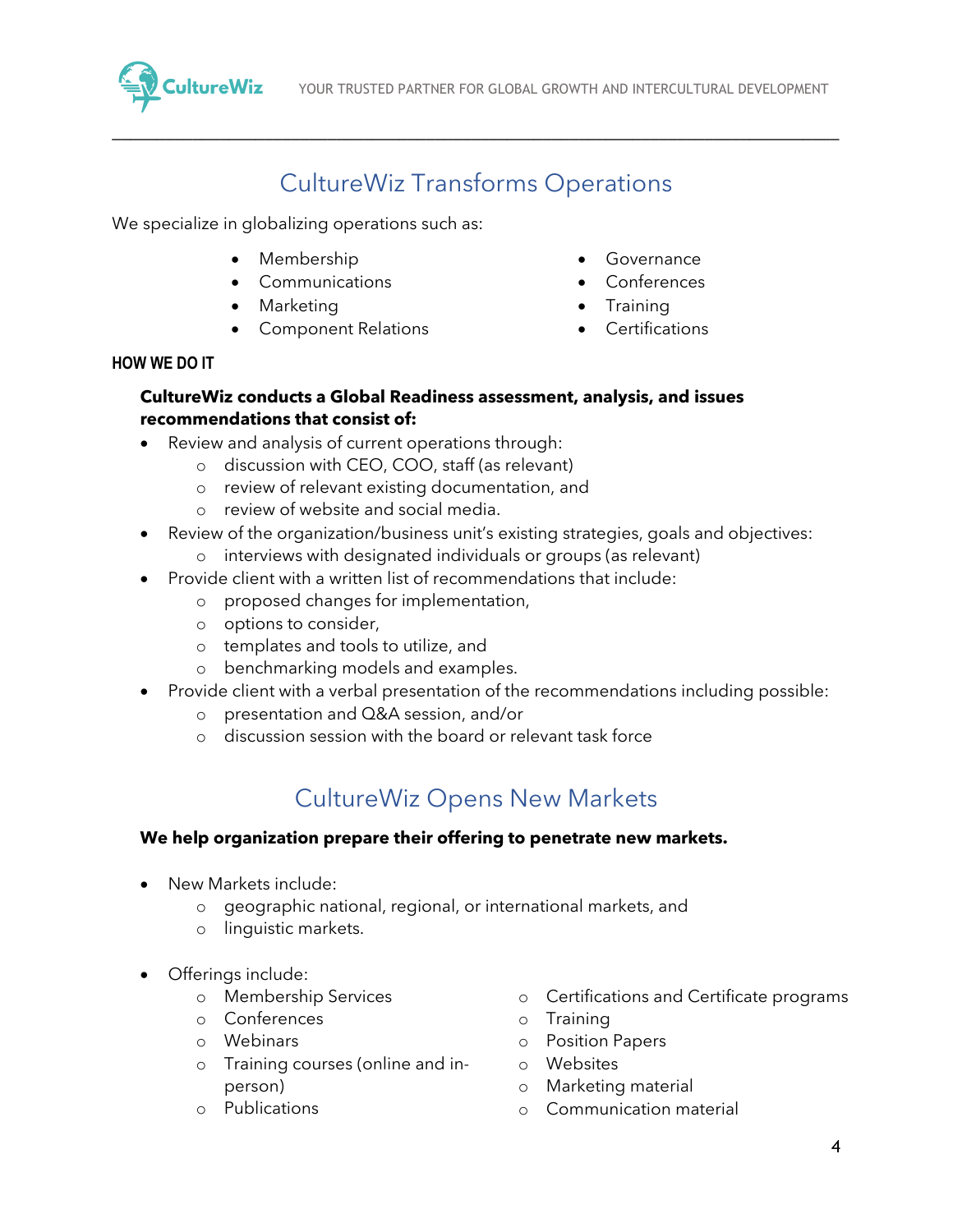

#### **HOW WE DO IT**

#### **CultureWiz uses several methods to guide the process of opening new markets such as:**

\_\_\_\_\_\_\_\_\_\_\_\_\_\_\_\_\_\_\_\_\_\_\_\_\_\_\_\_\_\_\_\_\_\_\_\_\_\_\_\_\_\_\_\_\_\_\_\_\_\_\_\_\_\_\_\_\_\_\_\_\_\_\_\_\_\_\_\_\_\_\_\_\_\_\_\_\_\_\_\_\_

- A. **MARACA Target Market Expansion:** This is an assessment template that helps prioritize market expansion by analyzing:
	- a. MA market availability
	- b. RA real-time analytic
	- c. CA customer addressability
- B. **5As Global Appeals Test:** This is a tool developed by CultureWiz that helps determine if offerings are suitable for a specific market by analyzing their:
	- a. Applicability
	- b. Acceptability
	- c. Accessibility
	- d. Affordability
	- e. Adaptability
- C. **Global Value Proposition:** Creating a Value Proposition developed specifically for a unique market or for the global marketplace. This creative work is done in collaboration with the marketing, communications, membership and other relevant teams or external parties.

### CultureWiz Shapes Inclusive Mindsets

Understanding the impact of global cultural differences on working relations is critical for individuals and teams to operate effectively and efficiently in international settings.

A global mindset is an essential skill for people to build trusting relationships and operate with ease in today's interconnected world.

CultureWiz offers a variety of training options to help people acquire the knowledge and develop the competencies necessary to better:

- collaborate across cultures, and
- manage globally inclusive organizations.

#### **HOW WE DO IT**

(See below for details regarding Intercultural Training)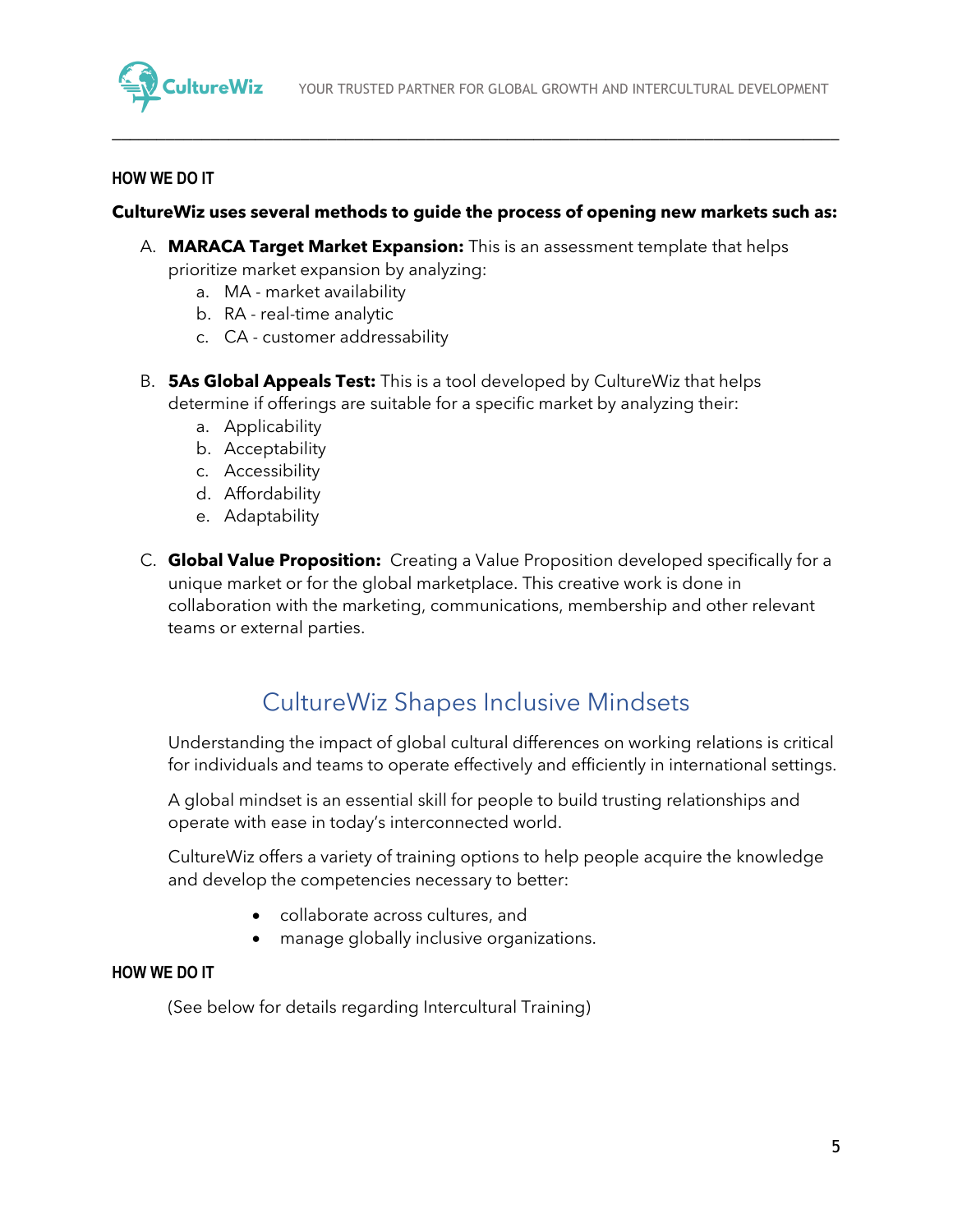

### **AS INTERCULTURAL TRAINER & SPEAKER…**

\_\_\_\_\_\_\_\_\_\_\_\_\_\_\_\_\_\_\_\_\_\_\_\_\_\_\_\_\_\_\_\_\_\_\_\_\_\_\_\_\_\_\_\_\_\_\_\_\_\_\_\_\_\_\_\_\_\_\_\_\_\_\_\_\_\_\_\_\_\_\_\_\_\_\_\_\_\_\_\_\_

Sylvia is an experience trainer and speaker with expertise in intercultural relationships and communication, global mindset competencies, and international diversity and inclusion.

Her training material combines renowned thought-leadership with her own personal experiences from traveling to more than 70 countries, working on all continents, and speaking 6 languages.

Training specialties offered by CultureWiz include a variety of international competencies for leadership, governance, events, member value proposition, communication, marketing, as well as diversity, equity and inclusion (DEI) initiatives.

#### **WHO I TRAIN**

Individuals and teams who:

- Manage global organizations.
- Manage international teams.
- Are on assignment abroad.
- Interact with partner, clients, members from different cultures.
- Have work across offices located in different countries.
- Are responsible for international strategies (including executives/boards/committees)

#### **HOW I DO IT**

#### **1. Presentations & Training Sessions\***

#### *Topics available: (custom sessions available on demand)*

- o The Global Mindset Advantage
- o The Power of Diversity & Inclusion
- o Steps to Intercultural Inclusion in the Workplace
- o Culture and Creative Marketing Considerations
- o Taking Events Global Virtual has no borders
- o Global Competencies 101
- o The Global Keys to a Strong Member Value Proposition
- o A Practical Approach to Global Business Growth

#### *Two formats available:*

- 1. Conference/Webinar Sessions (45-60min) including interactive activities
	- o This format is suitable for public offerings where participants are not connected
- 2. Team Sessions (60-90min) including engagement activities
	- o This format is suitable for in-house offerings where participants are connected such as boards, volunteer groups, executive teams, company staff, etc.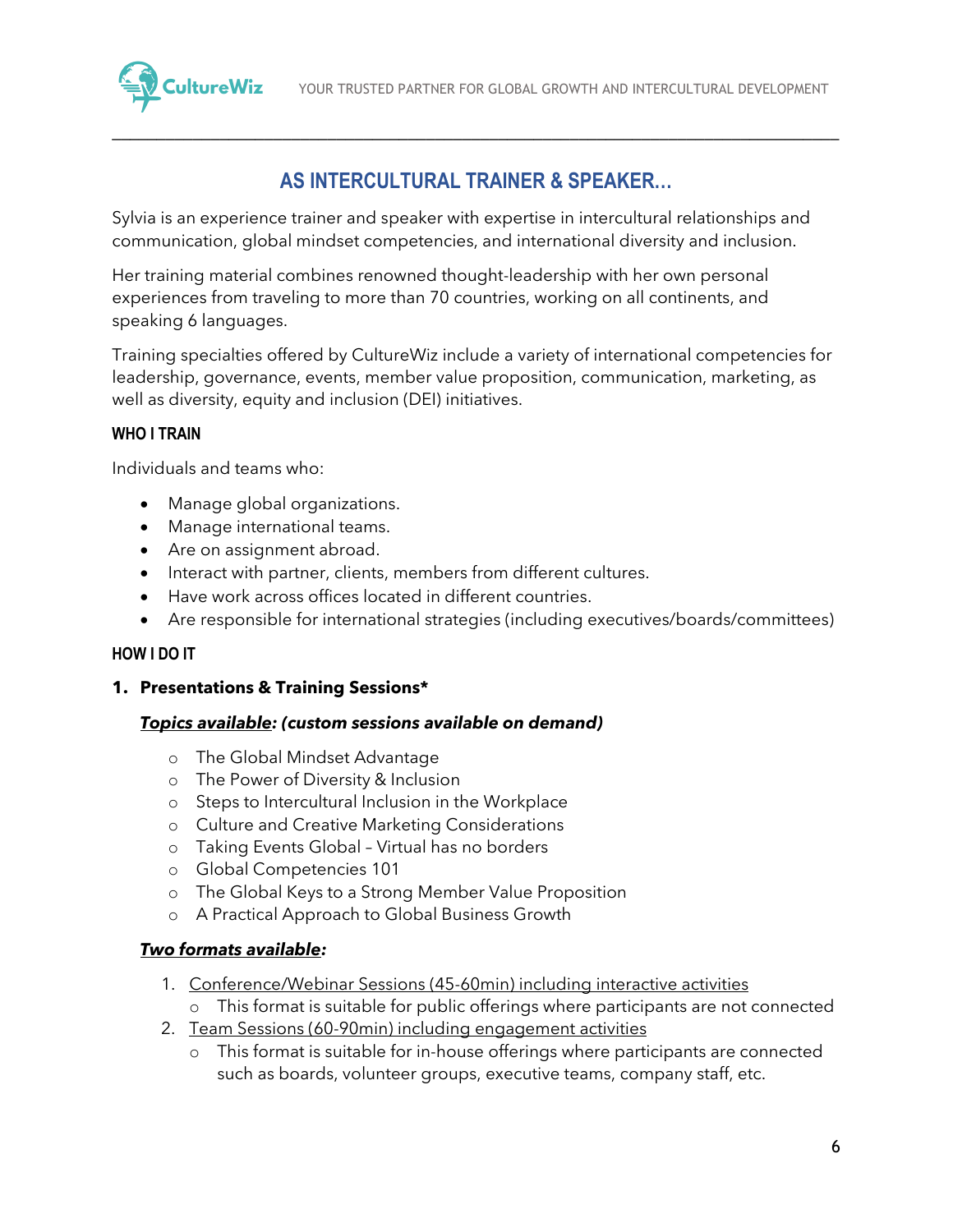

#### **2. Training Workshops\***

#### **Global Diversity & Inclusion: The Key to Enhancing Trust, Communication and Results**

\_\_\_\_\_\_\_\_\_\_\_\_\_\_\_\_\_\_\_\_\_\_\_\_\_\_\_\_\_\_\_\_\_\_\_\_\_\_\_\_\_\_\_\_\_\_\_\_\_\_\_\_\_\_\_\_\_\_\_\_\_\_\_\_\_\_\_\_\_\_\_\_\_\_\_\_\_\_\_\_\_

**Program Goals:** Through active participation this workshop aims to create awareness of how implicit bias and cultural diversity impact relations and all business activities. Participants will learn ways to leverage international diversity and enhance effective communication and relationship-building across cultures. They will identify motivations, skills, behaviors, and leave with action steps to generate cultural diversity and inclusion at the personal, group, organizational, and global levels.

#### *Program Formats and Durations:*

- In-person: either 1 day (6 hours) or 2 half-days (3 hours each)
- Virtual: 3 set of 2 hours
- Pre-assessment, report and debrief available

\*All programs are customized to the client's needs and the size of the group.



### **AS GLOBAL MOBILITY AND EXPAT FACILITATOR,,,**

#### **CultureWiz offers facilitation and support services to individuals moving and living abroad.**

In April 2022, Sylvia will be a licensed facilitator for the **[Adapt & Succeed Abroad](https://www.sundaebean.com/adapt-and-succeed-abroad/)** program and is accepting clients who wish to participate in this program. Adapt and Success Abroad assists expats and their partners who are moving and living abroad through a combination of on-demand video sessions that cover all aspect of expat life presented by the program creator and coach [Sundae Bean](https://www.sundaebean.com/) and on-on-one consultation sessions with Sylvia Gonner.

#### **CULTUREWIZ ORGANIZATION CLIENTS**

- American Association of Orthodontists (AAO)
- Customer Experience Professionals Association (CXPA)
- The Global Association for the Attractions Industry (IAAPA)
- The Institute of Internal Auditors Qatar (IIA)